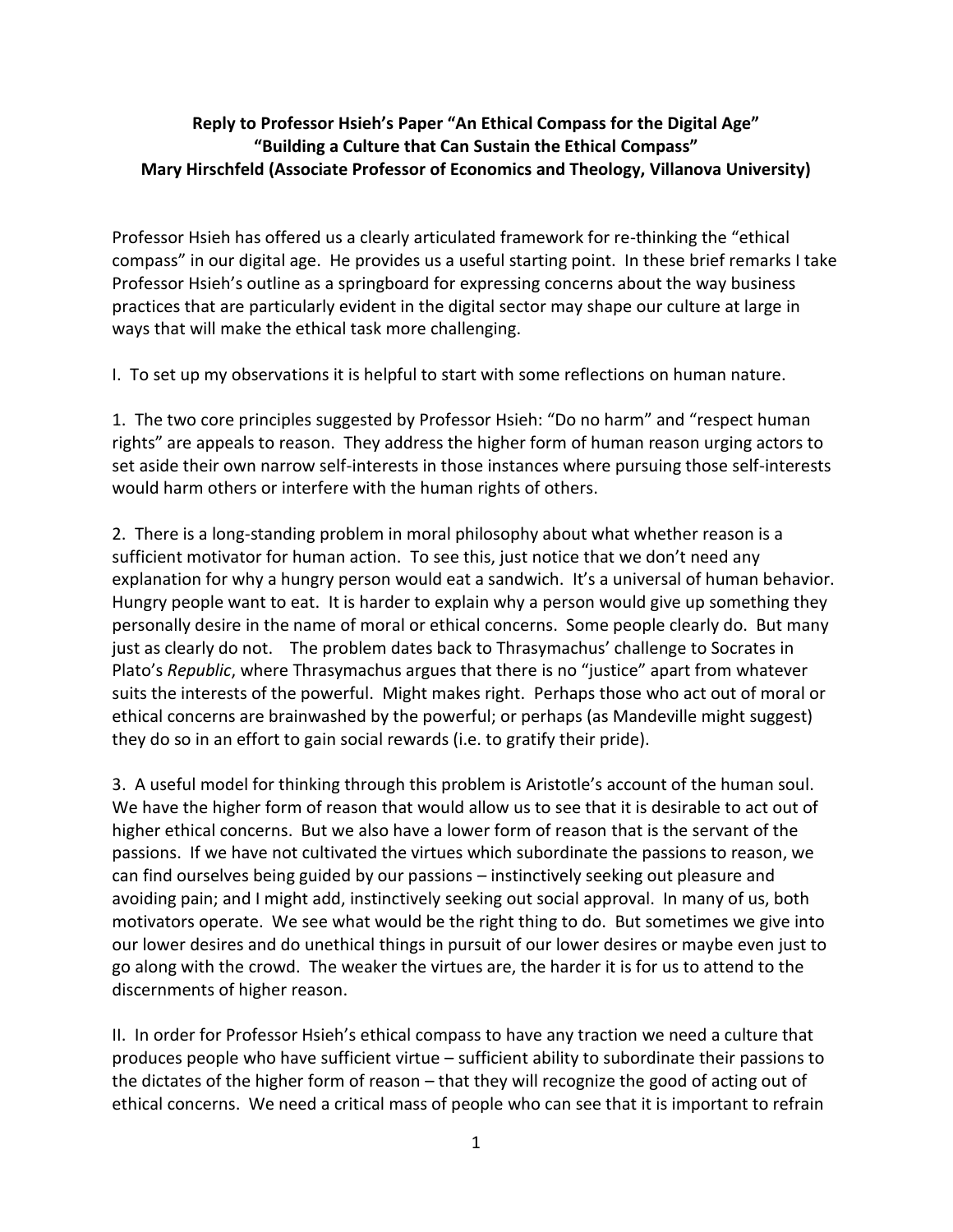from pursuing their narrow self-interests when doing so would cause others harm or interfere with their human rights, and who have enough self-discipline to *act* on the basis for that ethical judgment. The reason that a critical mass is necessary is because in addition to pursuing our immediate pleasures and pains, we are wired to seek social approval. Even those who are not inclined to act out of the higher reason that dictates that we should be just are likely to act justly if they must in order to conform to social norms.

III. My worry about the digital age is that it seems to be accompanied by a rise in business practices that aim at encouraging people to act out of the lower form of reason that serves the passions. In other words, I think we live in a society that actively works *against* the project of developing the virtues that are necessary for people to be responsible ethical agents.

1. Long before the advent of the digital age, advertisers have bombarded consumers with messages aimed at getting them to pay most attention to their immediate desires and pains. We are supposed to obey our thirst (and buy Sprite). We are to treat our headaches as a fivealarm emergency (and buy Excedrin). When we go to Burger King we can expect to "have it our way" (and learn that satisfying each and every inclination is a highly important project). (Aside: this is, at least, how advertising in America works).

2. But recently the techniques for getting consumers to be slaves to their passions has been joined to behavioral science, and has become much more insidious. In her book, *Addiction by Design*, Natasha D. Schull describes the lengths the gambling machine industry will go to enslave its customers to their machines. Everything is studied: the optimal pay-out system; the optimal musical and visual rewards for "winning"; the design of gambling halls as mazes and without cues about time in order to keep gamblers stuck at the machine. All of this is tinkered to give susceptible people the exact right incentive structure to basically be "zeroed out" – i.e. drained of all financial resources. For a subset of their client base, the result is devastating.

While the gambling machines are particularly egregious, many business models in the digital sector rely on similar practices. "Likes" trigger neural pleasure, and so people get addicted to social media. The developers know this and prey on it to keep their customer base locked in. There's a reason why twitter gives you that chirp (or whatever it is) when one of your tweets gets re-tweeted.

These techniques outstrip the old advertising appeals by going directly to the pleasure/pain centers of our brains. These practices view us as the laboratory rats who when wired to a "pleasure bar" (jolts to the pleasure spot in the brain) will literally starve themselves to death rather than stop hitting the pleasure bar.

3. The practice of using complicated algorithms to predict consumer wants is only slightly less insidious. It still means using data about patterns of behavior to make suggestions to customers that will trigger them to act, in a way that is meant to bypass more deliberate action.

IV. The problem with these practices is two-fold.